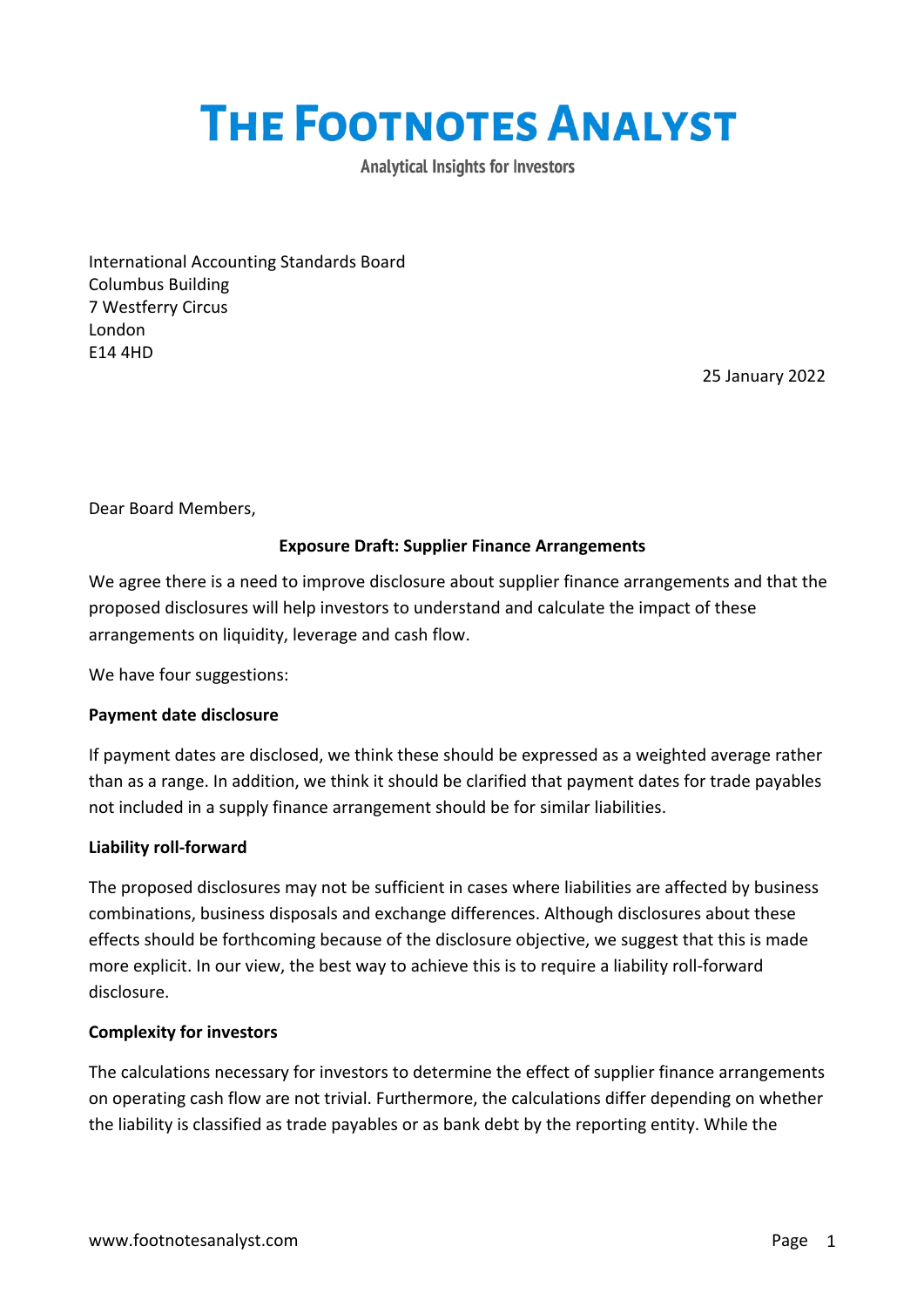disclosures may, in theory, give investors the necessary information, if the complexity means that most investors do not make the effort to do the appropriate calculations, the practical benefit for capital markets may be limited.

We suggest that significant simplification could be achieved if the effect of an arrangement on operating cash flow is directly provided, rather than giving investors the raw data and expecting them to do their own calculations.

# **Non-cash changes**

We agree with the proposal to add supplier finance as an example of a non-cash change in financing liabilities in cases where the liability is classified as debt. However, we think some investors may not realise that there is, in effect, a related positive impact on operating cash flow. We suggest the Board consider how this could be made clearer.

Our answers to specific questions, including further elaboration on these suggestions, are given below.

Yours,

# **Steve Cooper and Dennis Jullens**

The Footnotes Analyst is a blog for investors and analysts on financial reporting and equity analysis that is written by Steve Cooper and Dennis Jullens. Steve Cooper is a former IASB Board Member. Dennis Jullens is an academic and a member of the EFRAG Technical Expert Group. Both Steve and Dennis previously worked in investment banking, including as colleagues at UBS investment research.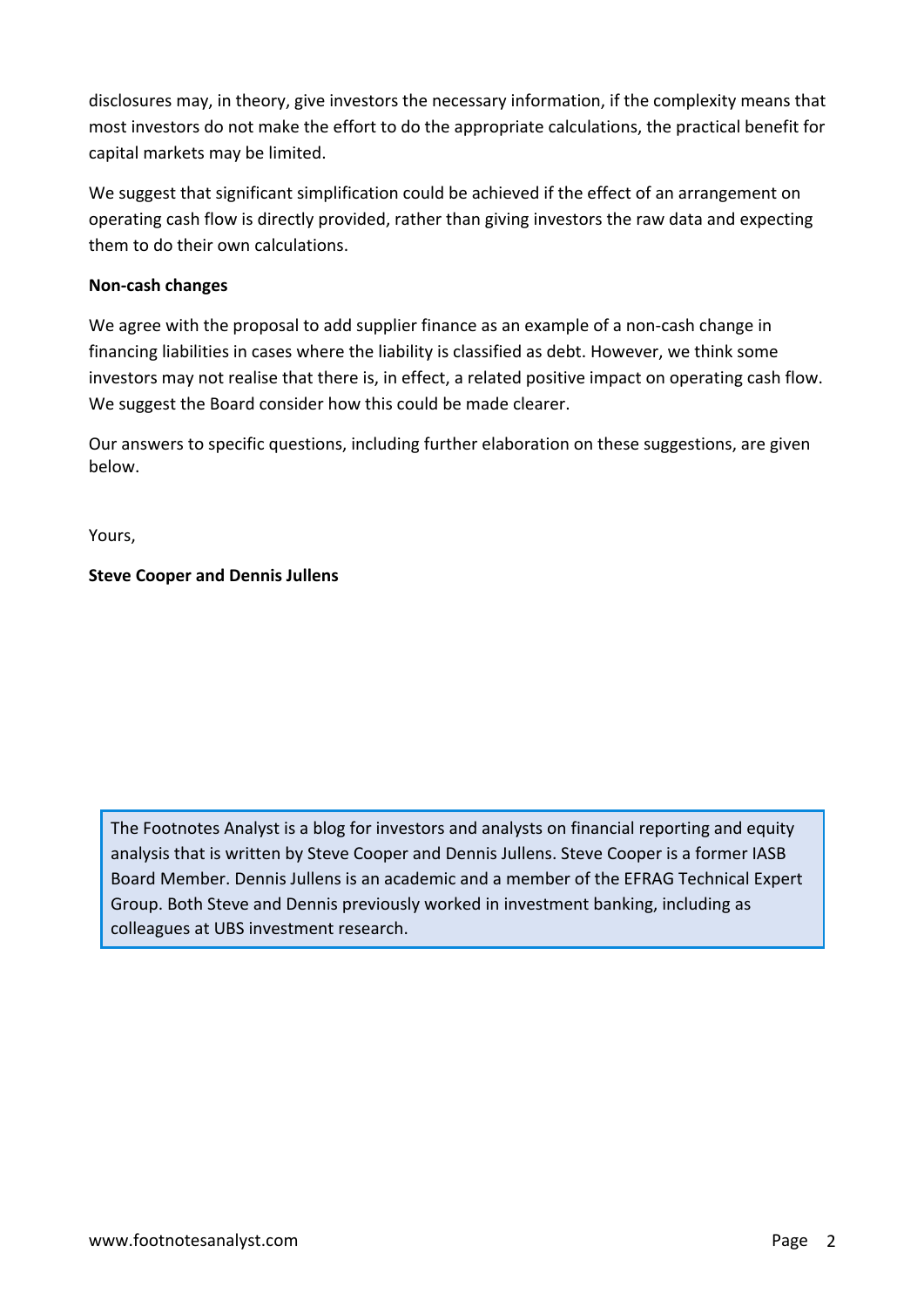### **Responses to questions:**

#### **Question 1—Scope of disclosure requirements**

The [Draft] Amendments to IAS 7 and IFRS 7 do not propose to define supplier finance arrangements. Instead, paragraph 44G of the [Draft] Amendments to IAS 7 describes the characteristics of an arrangement for which an entity would be required to provide the information proposed in this Exposure Draft. Paragraph  $\overline{4}4$ G also sets out examples of the different forms of such arrangements that would be within the scope of the Board's proposals.

Paragraphs BC5–BC11 of the Basis for Conclusions explain the Board's rationale for this proposal.

Do you agree with this proposal? Why or why not? If you disagree with the proposal, please explain what you suggest instead and why.

We agree.

#### **Question 2—Disclosure objective and disclosure requirements**

Paragraph 44F of the [Draft] Amendments to IAS 7 would require an entity to disclose information in the notes about supplier finance arrangements that enables users of financial statements to assess the effects of those arrangements on an entity's liabilities and cash flows.

To meet that objective, paragraph 44H of the [Draft] Amendments to IAS 7 proposes to require an entity to disclose:

- 1. (a) the terms and conditions of each arrangement;
- 2. (b) for each arrangement, as at the beginning and end of the reporting period:
	- 1. (i) the carrying amount of financial liabilities recognised in the entity's statement of financial position that are part of the arrangement and the line item(s) in which those financial liabilities are presented;
	- 2. (ii) the carrying amount of financial liabilities disclosed under (i) for which suppliers have already received payment from the finance providers; and
	- 3. (iii) the range of payment due dates of financial liabilities disclosed under (i); and
- 3. (c) as at the beginning and end of the reporting period, the range of payment due dates of trade payables that are not part of a supplier finance arrangement.

Paragraph 44I would permit an entity to aggregate this information for different arrangements only when the terms and conditions of the arrangements are similar.

Paragraphs BC12–BC15 and BC17–BC20 of the Basis for Conclusions explain the Board's rationale for this proposal.

Do you agree with this proposal? Why or why not? If you agree with only parts of the proposal, please specify what you agree and disagree with. If you disagree with the proposal (or parts of it), please explain what you suggest instead and why.

We believe the proposed disclosures would enable investors to better understand the effect of supplier finance arrangements and facilitate adjustments to derive more relevant cash flow and leverage metrics. However, we have the following suggestions:

#### **Payment due dates**

We suggest that the requirement to disclose ranges of payment dates is changed to a requirement to disclose the weighted average payment date in each case. Investors will use the payment date information to adjust cash flow and, potentially, leverage metrics. For this calculation a single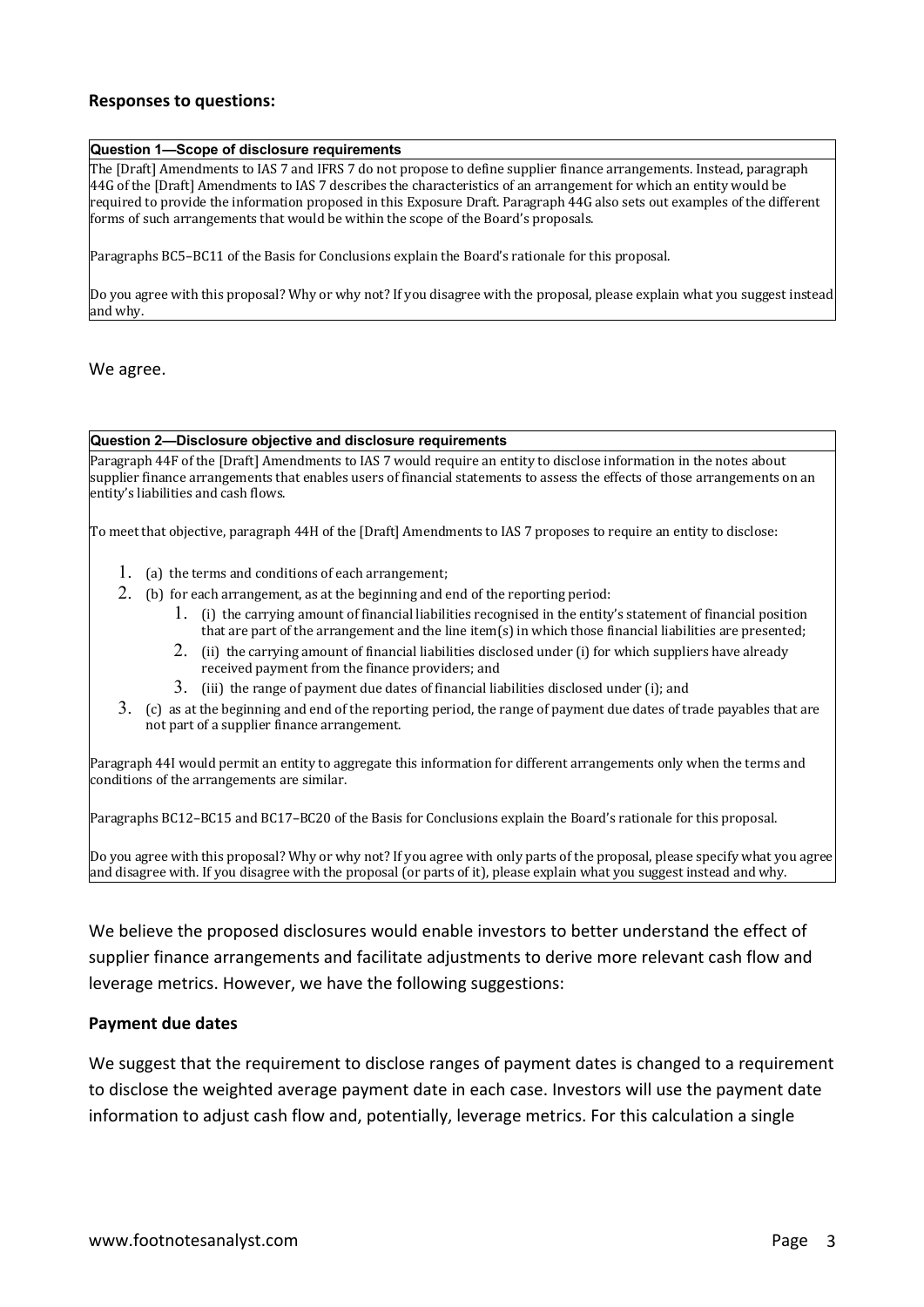point estimate is required. The mid-point of the range could be used but, in some cases, this may not be representative of the average payment due dates and its use may distort the adjustments.

The range of payment dates for trade payables that are not part of the supplier arrangement should refer to similar liabilities. If a supplier finance arrangement is used in one part of a business or group, it would not be helpful for the range of payment dates for other trade payables not in the arrangement to be provided if they arise in a different business activity. If there are no similar trade payables outside the arrangement, it would be more useful for the entity to disclose the estimated average payment dates for that industry rather than provide irrelevant information for a different business activity within the same group.

## **Business transactions and exchange differences**

In cases where business combinations, business disposals and exchange differences affect the supplier finance liability, the proposed disclosures may not be sufficient. Presumably this will be covered by the disclosure objective and additional data should be provided. However, we think that it would be preferable to make this explicit.

We think that the best way to achieve this is to require a roll-forward of the liability arising from supplier finance arrangements, with that roll forward analysed between the underlying trade payable component and the debt financing provided to the purchaser. Even better would be to simply provide the necessary cash flow information directly, as we explain below.

## **Simplifying the disclosures to help investors**

Investors would like to understand the effect of supplier finance arrangements on operating cash flow and, consequently, on related cash flow metrics such as free cash flow. This applies, albeit with a different effect, when the liability is presented as a trade payable and when presented as a financing liability.

If the liability is presented as a trade payable, investors need to identify the change in the amount that exceeds the estimated payable had the arrangement not existed. However, if the liability is presented as a financing obligation, investors need to adjust operating cash flow for both the related non-cash change in financing that occurs when liabilities become part of the arrangement, and for the change in the trade payable component of the total obligation that is included in financing.

The proposed disclosures are sufficient to do this analysis (subject to our qualifications above). However, the calculations are not trivial, and we think will be challenging even for many sophisticated investors. *Understandability* is one of the enhancing qualitative characteristics specified in the IFRS Conceptual Framework. While individually each of the proposed disclosures may be understandable, we question whether, when taken as a whole, the proposal would produce understandable financial statements, at least for most investors.